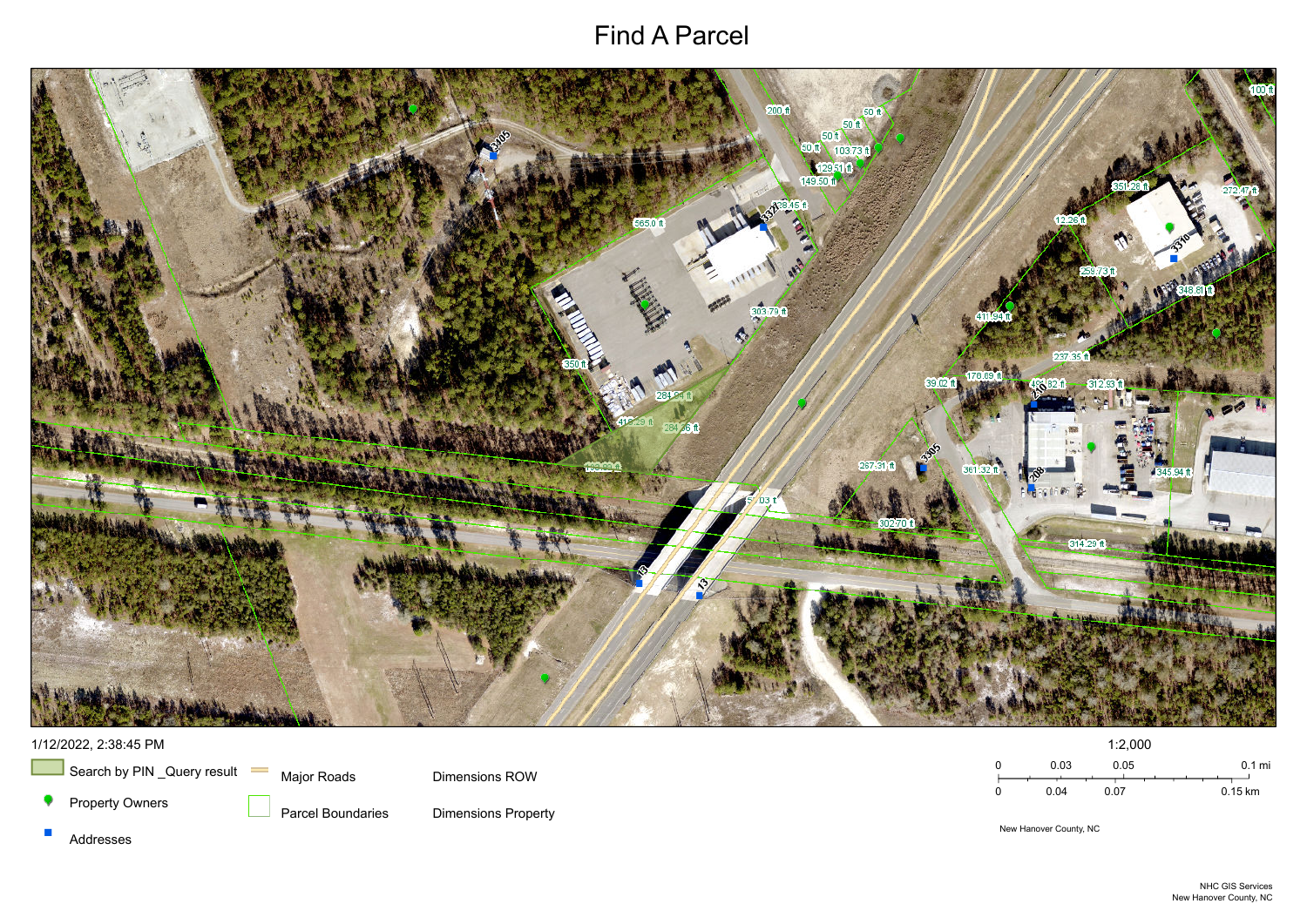### PARID: R03200-002-036-000 N C DEPARTMENT OF TRANSPORTAION 3305 FREDRICKSON RD

### Parcel

| Alt ID                 | 310902.96.8030.000              |
|------------------------|---------------------------------|
| Address                | 3305 FREDRICKSON RD             |
| Unit                   |                                 |
| City                   | <b>WILMINGTON</b>               |
| Zip Code               |                                 |
| Neighborhood           | CGRN0                           |
| Class                  | <b>IND-Industrial</b>           |
| Land Use Code          | 899-Other Services              |
| <b>Living Units</b>    |                                 |
| Acres                  | .54                             |
| Zoning                 | <b>I-2-INDUSTRIAL DISTRICT</b>  |
| Legal                  |                                 |
| Legal Description      | (0.54 ACRES) FLEMING ROYAL TR   |
| <b>Tax District</b>    | <b>FD</b>                       |
| Owners (On January1st) |                                 |
| Owner                  | N C DEPARTMENT OF TRANSPORTAION |
| City                   | <b>RALEIGH</b>                  |
| <b>State</b>           | <b>NC</b>                       |
| Country                |                                 |
| Zip                    | 27699                           |
|                        |                                 |
|                        |                                 |

THE DATA IS FROM 2021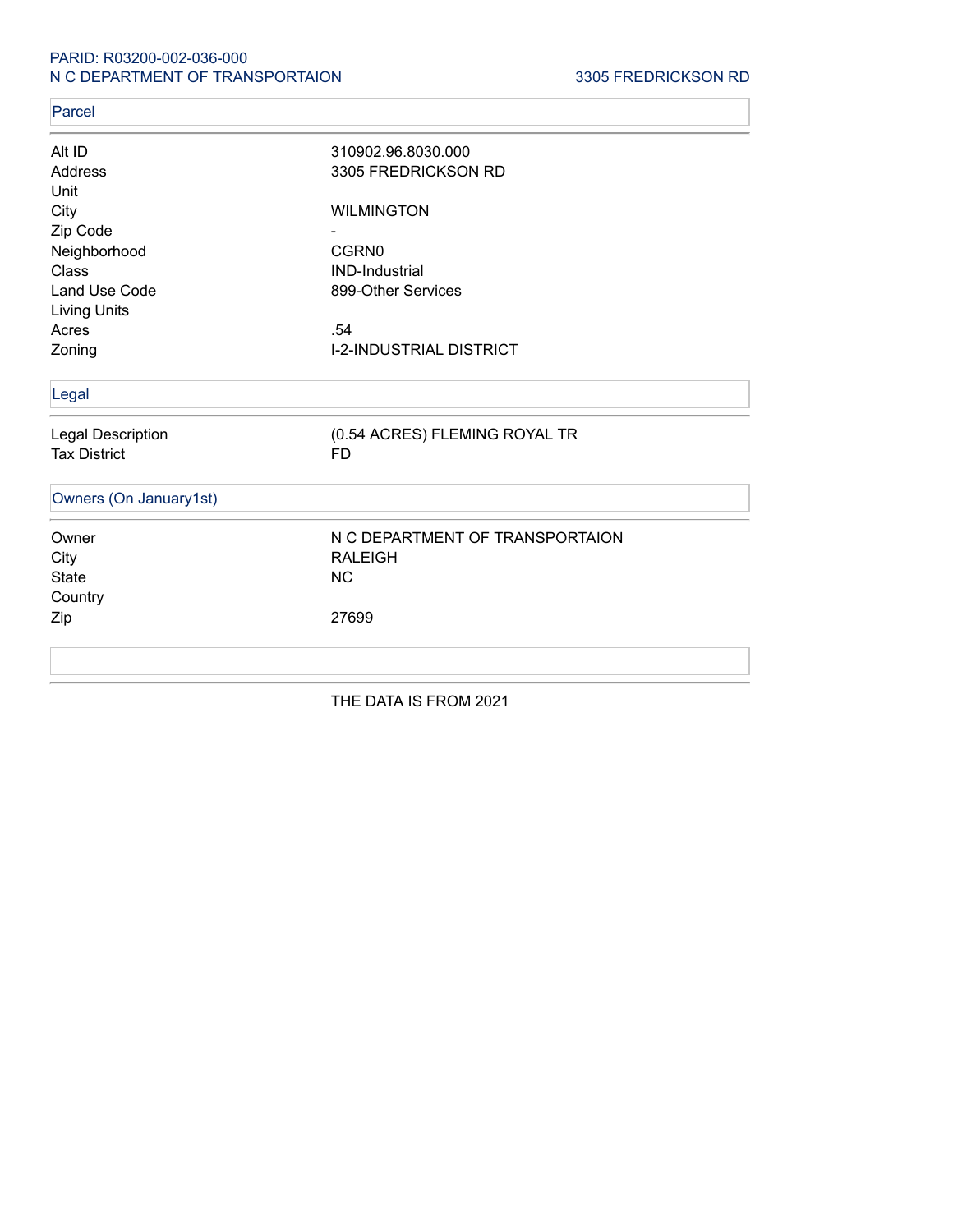$\frac{1}{256}$  er.



FOR REGISTRATION REGISTER OF DEEDS<br>NEW HANDVER COUNTY, NC<br>2012 JUL 17 09 04.51 AM BK 5655 PG 2806-2810 FEE \$26 00<br>NC REV STAMP:\$128.00<br>INSTRUMENT # 2012023712

| <b>Excise Tax \$ 128 00</b>            |                                 |                      | Recording Time, Book and Page                                                                  |                                          |                                                             |
|----------------------------------------|---------------------------------|----------------------|------------------------------------------------------------------------------------------------|------------------------------------------|-------------------------------------------------------------|
| <b>NCTA COST</b><br><b>CENTER</b>      | 3449123                         | TIP NO               | R-2633B                                                                                        | PARCEL NO                                | R-2633B 910                                                 |
| <b>COUNTY</b>                          | New Hanover                     |                      |                                                                                                | ROUTE 1                                  | <b>US 17</b>                                                |
| Tax Lot No                             |                                 | Parcel Identifier No | R03200-002-001-002                                                                             |                                          |                                                             |
| Mail after recording                   |                                 |                      | John F Oates, Jr., Asst Atty Gen, North Carolina Department of Justice, Transportation Section |                                          |                                                             |
| to                                     |                                 |                      | 1505 Mail Service Center, Raleigh, N C 27699-1505                                              |                                          |                                                             |
|                                        | This instrument was prepared by | John F Oates, Jr.    |                                                                                                |                                          |                                                             |
|                                        |                                 |                      |                                                                                                |                                          |                                                             |
|                                        |                                 |                      | NORTH CAROLINA GENERAL WARRANTY DEED                                                           |                                          |                                                             |
| THIS DEED made<br>this                 |                                 | day of               |                                                                                                | 20<br>12                                 | by and between                                              |
|                                        | <b>GRANTOR</b>                  |                      |                                                                                                | <b>GRANTEE</b>                           |                                                             |
| Tidewater Transit Co., Inc.,           |                                 |                      |                                                                                                |                                          | NORTH CAROLINA DEPARTMENT OF TRANSPORTATION                 |
| a North Carolina corporation<br>PO Box |                                 |                      |                                                                                                | an agency of the State of North Carolina | c/o John Oates, Asst Atty Gen, North Carolina Department of |

#### (This conveyance does not include a residence)

The designation Grantor and Grantee as used herein shall include said parties, their heirs, successors, and assigns, and shall include singular, plural, masculine, feminine or neuter as required by context

WITNESSETH, that the Grantors, Tidewater Transit Co, Inc, for a valuable consideration pald by NCDOT, the Grantee, as part of a settlement of that certain highway condemnation action entitled, "North Carolina Department of Transportation v Tidewater Transit Company, Inc \*, filed in New Hanover County Supenor Court in file number 11-CVS-2485, has and by these presents do grant, bargain, sell and convey unto the Grantee in fee simple, all that certain residue and remainder of a lot or parcel of land situated in the City of Wilmington, Cape Fear Township, New Hanover County, North Carolina containing 1 343 acres, more or less and being more particularly described as follows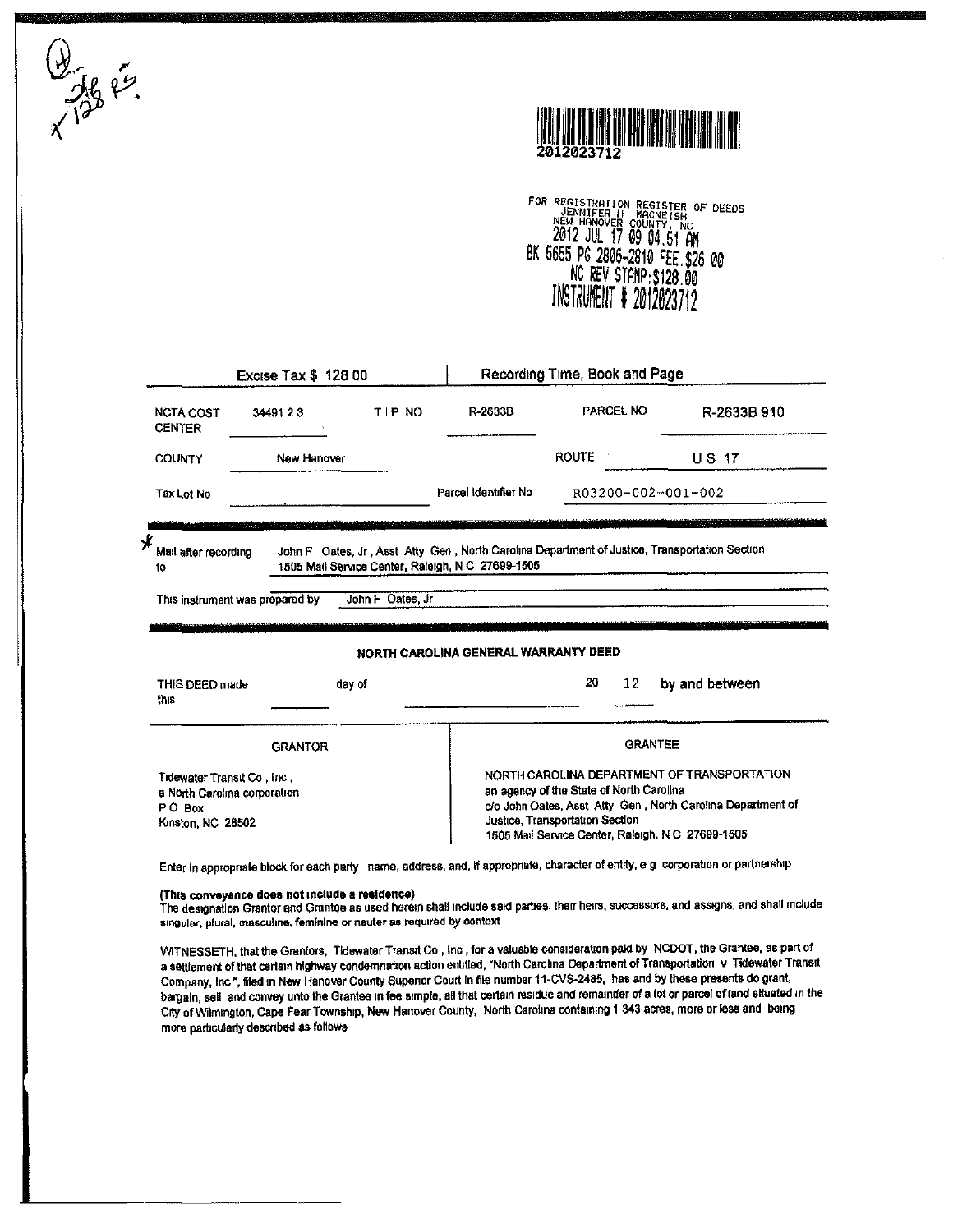#### **REMAINDER#1**

Point of beginning being S 72°27'43 3" W, 318 924 from -L-, Sta 431+00, thence to a point on a bearing of S 60°27'30 1" W. 286 148 feet, thence to a point on a bearing of S 60°27'30 1" W, 133 441 feet, thence to a point on a bearing of S 83°46'30" E, 194 371 feet, thence to a point on a bearing of N 37°00'22 2" E, a distance of 285 456 feet, returning to the point and place of beginning Having an area of 23.834 112 square feet, and being 0.547 Acres, more or less

#### **REMAINDER #2**

Point of beginning being S 20°47'21 2" E, 218 637 feet from -L-, Sta 431+00, thence to a point on a bearing of S 37°00'22" W, 266 757 feet, thence to a point on a beanng of S 83°38'55 1 E, 302 199 feet, thence to a point on a beanng of N 29°33'38 3" W. 113 773 feet, thence to a point on a beanng of N 29°33'38 3"W, 169 563 feet, returning to the point and place of beginning Having an area of 34,674 131 square feet, and being 0 796 Acres, more or less

The property being conveyed herein contains a total of 1 343 acres, more or less, and is a portion of the same property conveyed to the Grantor by deed dated the 28<sup>th</sup> day of January, 1993, and recorded on the 25<sup>th</sup> day of March, 1993, in Book 1652, Page 1883, in the office of the Register of Deeds in New Hanover County, said portion being the remainder of the property not already acquired by the Grantee in the condemnation action entitled, "North Carolina Department of Transportation v Tidewater Transit Company, Inc", filed in New Hanover County Superior Court in file number 11-CVS-2485

The property heremabove described was acquired by Grantor by instrument recorded in Deed Book 1652, Page 1883, New Hanover County Registry

A map showing the above described property is recorded in Plat Book

page

TO HAVE AND TO HOLD the aforesaid tot or parcel of land and all privileges and appurtenances thereto belonging to the Grantee in fee simple

And the Grantor covenants with the Grantee, that Grantor is seized of the premises in fee simple, has the right to convey the same in fee simple, that title is marketable and free and clear of all encumbrances, and that Grantor will warrant and defend the title against the lawful claims of all persons whomsoever except for the exceptions hereinafter stated Title to the property hereinabove described is subject to the following exceptions ALL EASEMENTS, RESTRICTIONS AND RIGHTS OF WAY OF RECORD, AND FURTHERMORE, THIS CONVEYANCE IS SUBJECT TO ALL CONTROLLED ACCESS RIGHTS OF WAY AND ANY TEMPORARY AND PERMANENT EASEMENTS FOR PROJECT # R-2633B AS SHOWN ON THE REVISED PROJECT PLANS ON FILE IN THE OFFICE OF THE DEPARTMENT OF TRANSPORTATION IN RALEIGH, AND WHICH ARE OR WILL BE RECORDED IN THE NEW HANOVER COUNTY REGISTRY, NORTH CAROLINA, AND AS SET FORTH IN A JUDGMENT IN A CIVIL ACTION ENTITLED DEPARTMENT OF TRANSPORTATION v TIDEWATER TRANSIT COMPANY, INC , 11 CVS 2485

IN WITNESS WHEREOF, the GRANTOR has hereunto set its hands and seals (or if corporate, has caused this instrument to be signed in its corporate name by its duly authonzed officers and its seal to be hereunto affixed by authonty of its Board of Directors) **SECURITY OF STATE** the day and year first above written

|                                          |        | $\mathbf{a}$ |
|------------------------------------------|--------|--------------|
| Tidewater Transit Co, Inc.               | (SEAL) |              |
| a North Carolina corporation             |        |              |
| sarren<br>Bv                             |        |              |
| Kendva Warren<br>Name                    |        | ĸ<br>ст      |
| rear urer<br><u>erda</u><br>やめに<br>Tille |        |              |
|                                          |        |              |
|                                          |        |              |

### ACCEPTED FOR THE NORTH CAROLINA DEPARTMENT OF TRANSPORTATION BY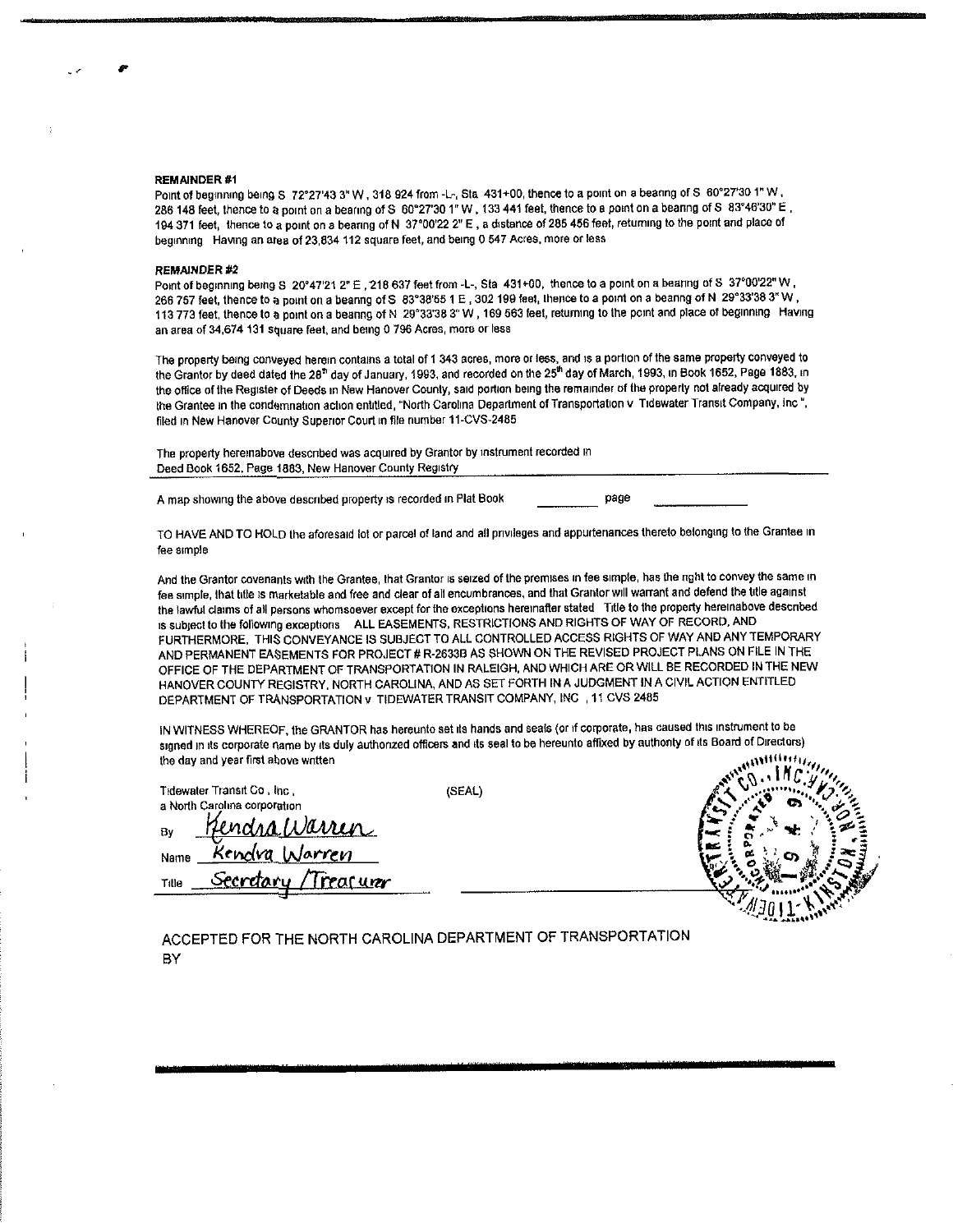|              | (Official Seah | County<br>North<br>Carolina,<br>, a Notary Public for<br>County, North Carolina, do hereby certify that<br>personally appeared before me this day and acknowledged the due execution<br>of the foregoing instrument<br>Witness my hand and official seal<br>day of<br>this the<br>20                                                                                                                                                                                                                                                                                                                                                                                                                                                                                                                                |
|--------------|----------------|---------------------------------------------------------------------------------------------------------------------------------------------------------------------------------------------------------------------------------------------------------------------------------------------------------------------------------------------------------------------------------------------------------------------------------------------------------------------------------------------------------------------------------------------------------------------------------------------------------------------------------------------------------------------------------------------------------------------------------------------------------------------------------------------------------------------|
|              |                | <b>Notary Public</b><br>My commission<br>expires                                                                                                                                                                                                                                                                                                                                                                                                                                                                                                                                                                                                                                                                                                                                                                    |
| <b>WARDS</b> |                | County<br>North<br>Carolina,<br>P MW C<br>$A$ m $Q$ e $Q$ $B$ $B$ $Q$ e $Q$ $R$ $B$ e $C$ , a Notary Public for<br>County, North Carolina, do hereby certify that<br>personally came<br>Warren<br>before me this day and acknowledged that he/she is secretary of<br>$\alpha$ with $\alpha$ $\alpha$ $\alpha$ $\beta$ $\beta$ $\beta$ $\gamma$ $\alpha$ $\beta$ $\gamma$ $\alpha$ $\beta$ $\gamma$ $\alpha$ $\beta$ $\gamma$ $\alpha$ $\beta$ $\gamma$<br>authority duly given and as the act of the corporation, the foregoing<br>, sealed<br>instrument as signed in its name by Sengetary<br>with its corporate seal, and attested by himself/herself <sup>l</sup> as its secretary<br>day of<br>Witness my hand and official seal<br>ـہلا<br>this the<br>20<br><b>Notary Public</b><br>My commission<br>expires |

 $\ddot{\phantom{0}}$ 

 $\frac{1}{T} \left( \frac{1}{T} \right) = \frac{1}{T} \left( \frac{1}{T} \right)$ 

 $\langle \hat{A} \rangle$  ,  $\langle \hat{A} \rangle$ 

 $\frac{1}{4}$ 

 $\mathbf{h}^{\dagger}$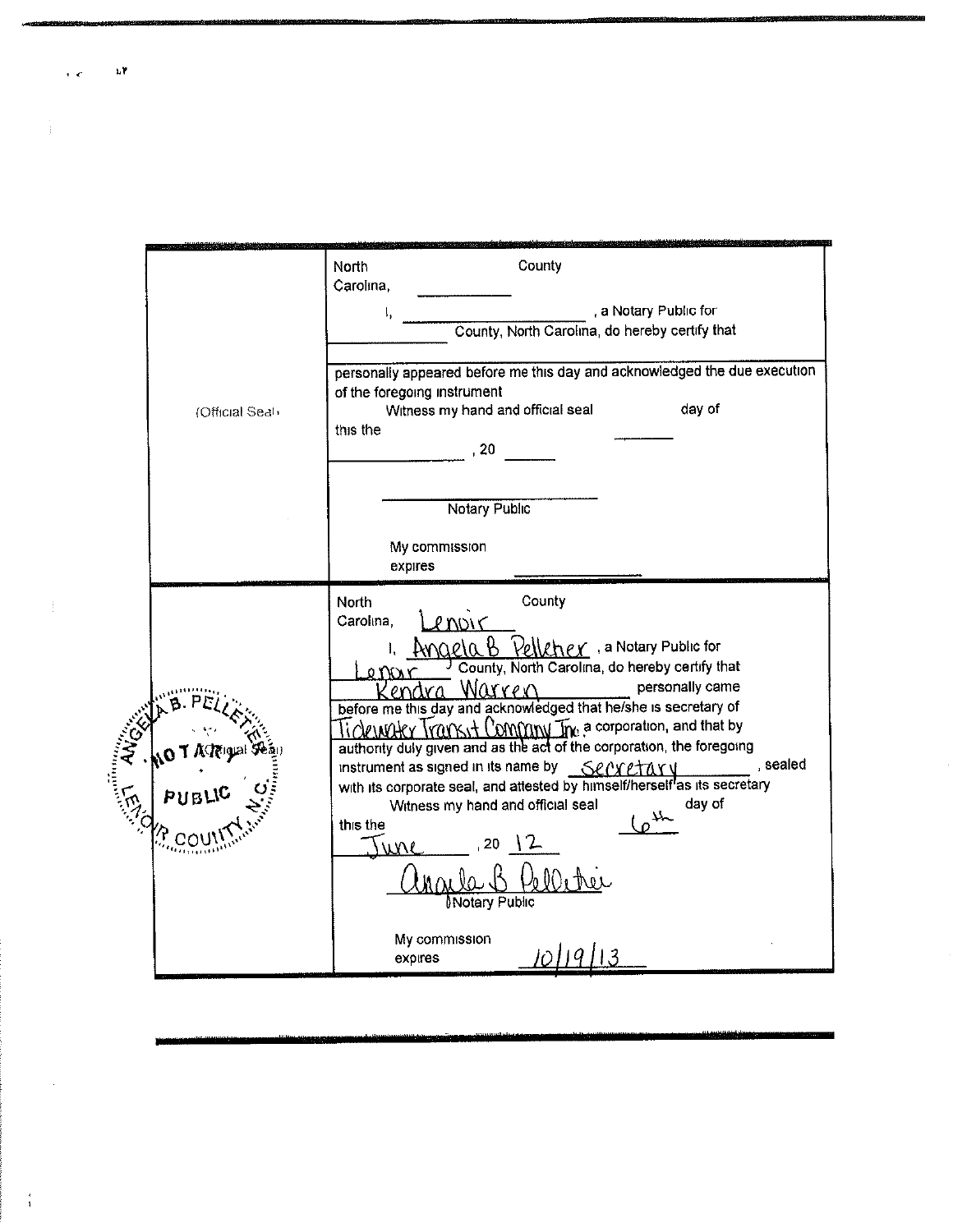| on the |      | is/are certified to be correct This instrument and this certificate are duly registered |                       |                                      |         | day of        |
|--------|------|-----------------------------------------------------------------------------------------|-----------------------|--------------------------------------|---------|---------------|
|        | - 20 | in Book                                                                                 |                       | at                                   | o'clock | М             |
|        |      |                                                                                         | Page                  |                                      |         |               |
|        |      |                                                                                         | REGISTER OF DEEDS FOR |                                      |         | <b>COUNTY</b> |
| BY     |      |                                                                                         |                       | Deputy/Assistant - Register of Deeds |         |               |

 $\epsilon_{\rm eff}=-\Delta_{\rm eff}^{\rm in}$ 

 $\mathbf{J}^{\text{max}}$